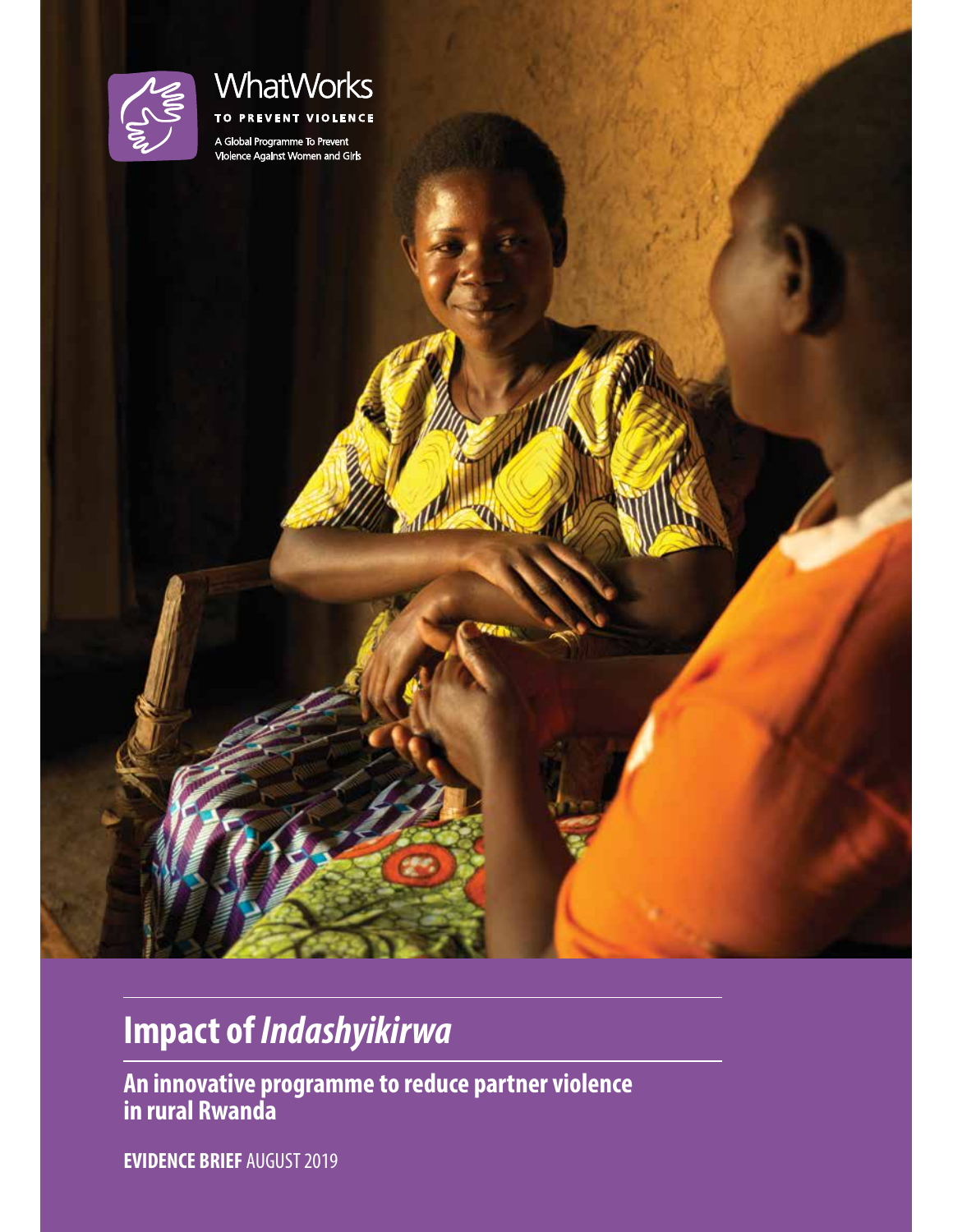## **INTRODUCTION**

Intimate partner violence (IPV), which includes physical and sexual violence, economic abuse and emotional aggression within intimate relationships, is the most common form of violence against women globally. IPV can lead to a wide range of negative health consequences including depression, suicide risk, post-traumatic stress disorder, drug and alcohol abuse, serious injuries, and death [1]. IPV can also constrain women's capacity to fnd employment, lead to higher levels of absenteeism and job turnover, lower earning capacity, and more limited occupational mobility [2]. The *Indashyikirwa*  programme in Rwanda sought to reduce experience of IPV among women and perpetration among men, and shift beliefs and social norms that drive IPV among couples and in communities. The programme also aimed to foster more equitable, non-violent relationships, and to ensure more supportive responses to survivors of IPV.

*Indashyikirwa* was evaluated through a community randomized controlled trial (cRCT) and accompanying qualitative research under the UK Department for International Development's What Works to Prevent Violence Against Women and Girls programme (hereafter the What Works programme). This impact evaluation found substantial and statistically signifcant reductions in the experience of physical and/or sexual IPV at 24 months follow up among women and men who participated in the *Indashyikirwa* couples' curriculum. The magnitude of impact is on par with what has been achieved by the most successful programmes globally and represents a substantial achievement in the prevention of IPV.

## **SUMMARY OF THE FINDINGS**

#### *Indashyikirwa* **Couples' Curriculum**

The Couples' Curriculum had dramatic effects:

- Among women, a 55% reduction in the odds of reporting physical and/or sexual IPV.
- Among men, a 47% reduction in the odds of reporting having perpetrated physical and/or sexual IPV.
- Specifc and noteworthy reductions in forced or coerced sexual activity (50% reduced odds of experience for women, 50% reduced odds of perpetration for men) – a beneft also strongly refected in qualitative data [3]. *Indashyikirwa* is one of the few programmes to date to demonstrate such a large impact in reducing sexual IPV.
- Improved relationship quality, better communication, greater trust, and improved confict management, and reductions in the number of reasons endorsed to justify wifebeating.
- Improvements in self-rated health and reduced symptoms of depression symptoms.
- Reduced endorsement of physical discipline in raising children and reduced frequency of using corporal punishment in the home.

#### *Indashyikirwa* **Community Activism**

*Indashyikirwa's* wider community activism programme did not reduce IPV at a population level. There was no signifcant diference in the prevalence of IPV between communities that received community-level violence prevention and response activities and those that did not, whether reported by women or by men. This was likely due to challenges faced in adapting the *SASA*! model [4] to rural Rwanda, delays encountered in implementation, and insufficient time to achieve a community-wide beneft.



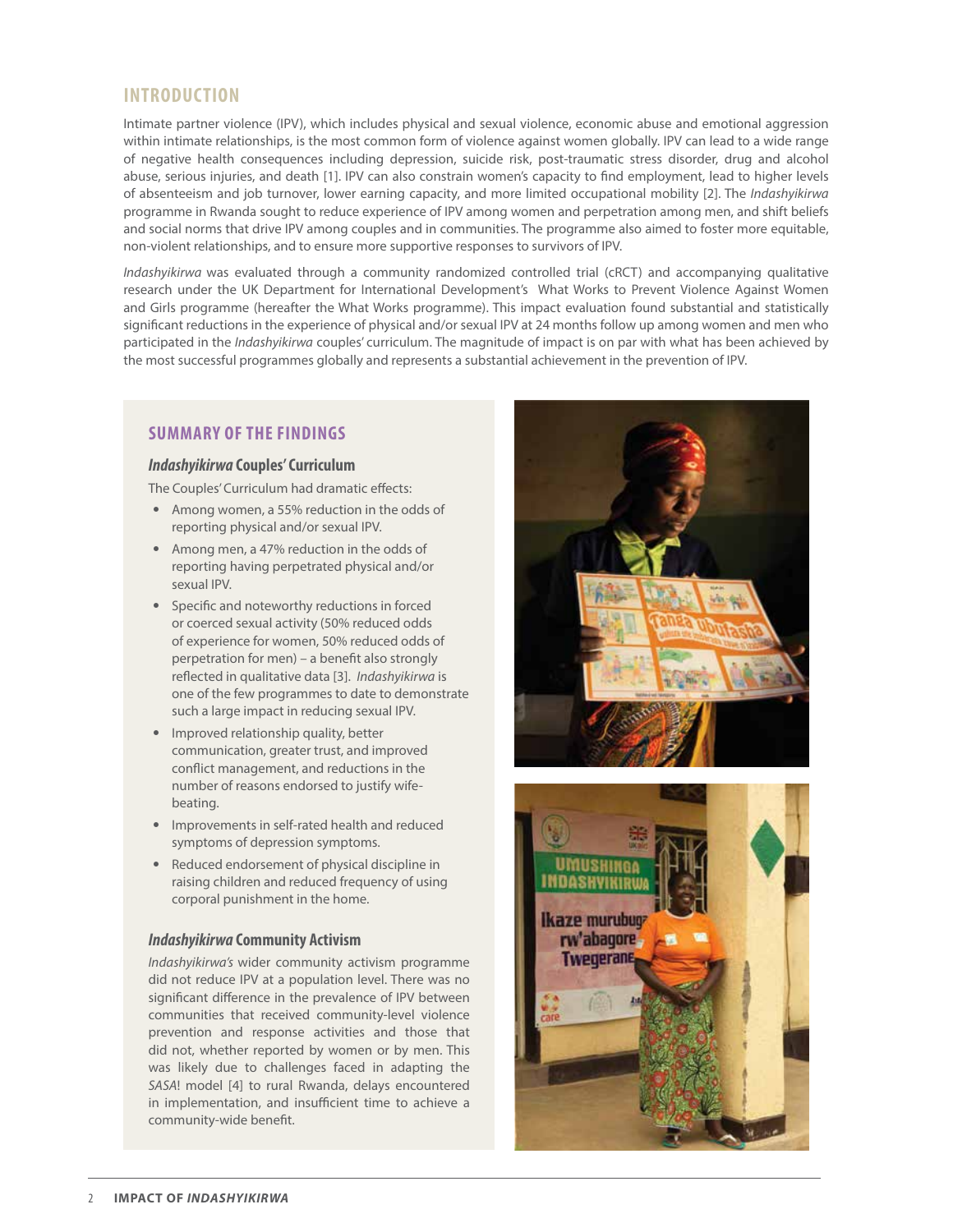## **THE** *INDASHYIKIRWA* **INTERVENTION**

*Indashyikirwa* was a collaboration between CARE Rwanda, Rwandan Men's Resource Centre (RWAMREC) and the Rwanda Women's Network (RWN), funded by DFID-Rwanda. The programme advisory committee was led by MIGEPROF. It was implemented in seven districts, across 14 sectors in Eastern, Northern and Western Provinces of Rwanda among predominantly rural, widely dispersed communities. The intervention had four key components, which combined evidencebased programming with innovative approaches over a duration of four years, which included a 14-month inception period.

#### **COUPLES' CURRICULUM**



The *Indashyikirwa* programme used CARE Rwanda's village savings and loans associations (VSLAs) to recruit 840 couples for a fve-month training. The VSLA platform draws on promising global evidence on combining gender-transformative programming with economic empowerment.1 The curriculum drew on components of previous promising interventions, including Journeys of Transformation, which was developed by CARE Rwanda, Promundo, and RWAMREC to foster men's support of women's economic empowerment and improve household relations.

The curriculum ran for 21 sessions and covered foundational concepts of power and gender; rights; managing drivers of IPV including alcohol abuse, jealousy, economic inequalities; gender household roles; healthy relationships; introducing activism and providing empowering responses to those experiencing IPV. Each session included 15 heterosexual couples and two RWAMREC facilitators (one male and one female facilitator).

#### **COMMUNITY MOBILIZATION**



Approximately 420 individuals who completed the curriculum were further trained and supported by RWAMREC staff to volunteer as community activists. For an additional 20 months, they facilitated activism activities including community dialogues, dramas, and home visits to difuse in their communities the positive uses of power and benefts of non-violent relationships. The community activism component was informed by *SASA!* activism tools and messages, established by the Ugandan NGO Raising Voices.2

#### **TRAINING AND ENGAGEMENT OF OPINION LEADERS**



In every intervention sector, approximately 40 Opinion Leaders were trained at the beginning of the programme (e.g. local government, service providers and religious leaders), using a two-week curriculum that was developed for *Indashyikirwa*.

The training included a condensed version of the core content from the Couples' Curriculum around gender, power and IPV, and had a dedicated session to encourage opinion leaders to identify their own use of 'power over' in their work and relationships, and to consider mobilizing positive power and taking actions in their communities to encourage collective organizing ('power to') to address violence.

#### **WOMEN'S SAFE SPACES**



Fourteen women's safe spaces (one per sector, with 22 female community members per space) were established, building on RWN's experience with implementing the Polyclinic of Hope spaces since 1997. The spaces were designed to address the health, psychosocial, shelter and socioeconomic needs of survivors of GBV. At each safe space, 22 facilitators were recruited from the intervention communities to ofer dedicated support to women and men that report IPV, educate women about their rights, and refer or accompany individuals who wish to report abuse or seek health or social services.

**LINKAGES:**Community outreach activities were facilitated with involvement of Community Activists, Women's Safe Space facilitators and Opinion Leaders. Staff also arranged quarterly meetings to ensure linkages across programme components. **CREATE AN ENABLING ENVIRONMENT FOR ACTIVISM:** • TRAINING AND ENGAGEMENT OF OPINION LEADERS • WOMEN'S SAFE SPACES **COUPLE-BASED ACTIVISM COUPLES' CURRICULUM ACTIVISM TRAINING STRUCTURES AND LINKAGES ACROSS LEVELS DISTRICT SECTOR CELLS VSLAs**

1 Sectors are the third level administrative sub-division in Rwanda. The Rwandan provinces are subdivided into 30 districts, and each district is divided into sectors. There are 416 sectors in total. Sectors are further divided into 2148 cells.

<sup>2</sup> More information on this model can be found at: https://www.rwandawomennetwork.org/healthCare&support.html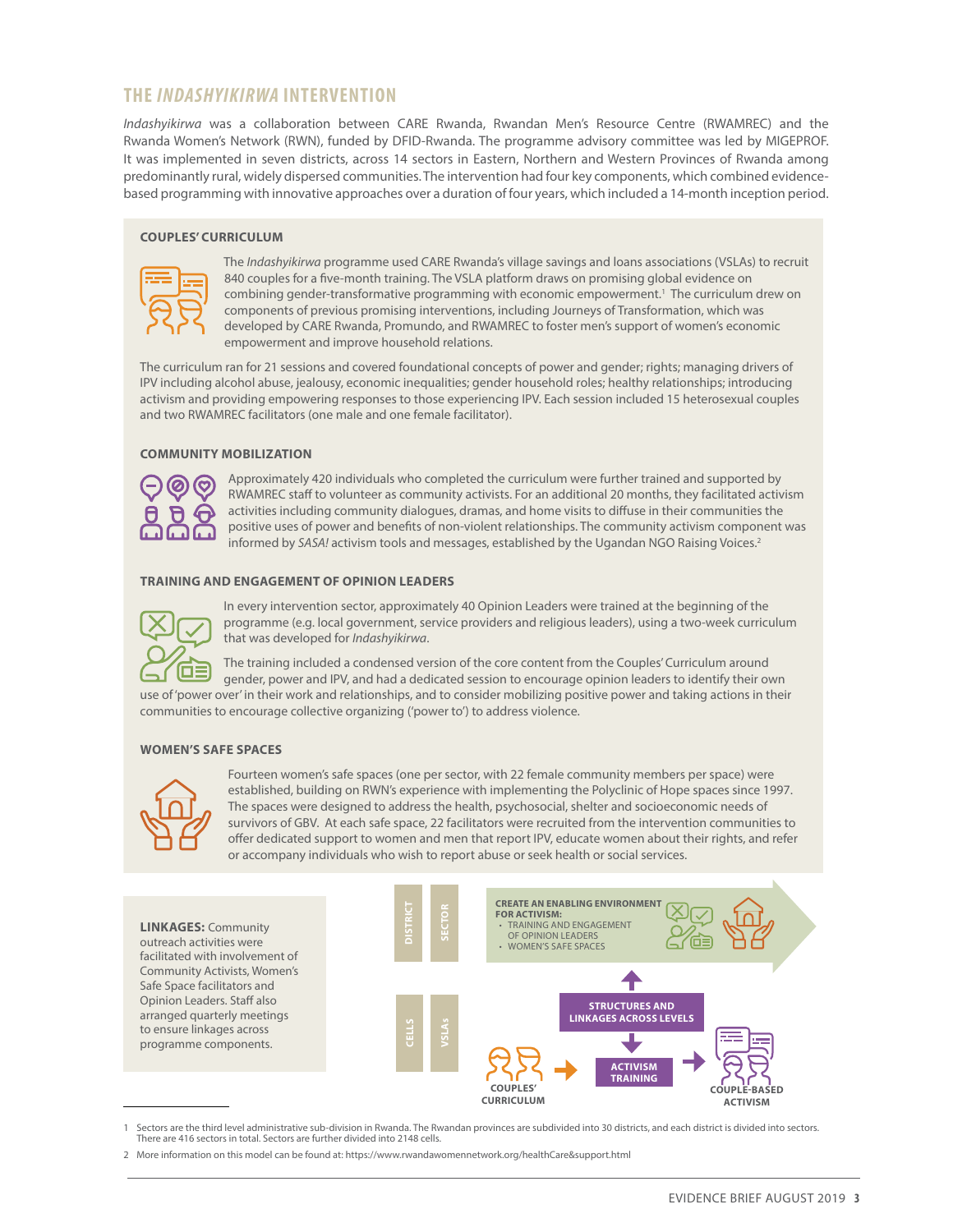## **THE** *INDASHYIKIRWA* **EVALUATION**

A community randomized controlled trial with two separate evaluation components was conducted to assess the efectiveness of the *Indashyikirwa* programme in reducing and preventing IPV. Twenty-eight sectors across seven districts were randomly allocated to either the full *Indashyikirwa* programme with all components (14 sectors) or a control condition consisting of continued implementation of CARE Rwanda's VSLA programme (14 sectors).

**Couples' cohort**: Couples were surveyed prior to the launch of the couple's programme, and again at 12 and 24 months to evaluate the impact of participating in the Couples' Curriculum, over and above any impact from participating in the VSLAs alone. Adult residents who were married and/or cohabiting and were either married to/or active VSLA members themselves were recruited and enrolled in the impact evaluation at baseline (1660 women and 1651 men). At 24 months, 97% of women (1617), and 93% of men (1536) were retained. Surveys covered experiences of and responses to IPV, as well as a range of attitudes, beliefs, and demographics.

**Community surveys**: To evaluate the impact of the community level aspects of the programme, a cross-sectional population-based household survey was conducted in intervention and control areas near the beginning (1399 women, 1400 men) of the programme, and again 24 months later with a separate set of respondents (1400 women, 1400 men). These surveys were implemented in the same cells as the couples' cohort. This was done to maximize the possibility of detecting a community mobilization and difusion efect in the intervention arm and to ensure a parallel sampling process for the control arm.

**Qualitative process evaluation**: In addition to the surveys, in-depth qualitative research was conducted, including three rounds of longitudinal qualitative interviews with fourteen couples, nine opinion leaders, three Women's Safe Space facilitators, and six Women's Safe Space attendees. There were also three rounds of observations of Women's Safe Space activities, two rounds of longitudinal interviews and observations with twelve community activists and two rounds of interviews with seven RWAMREC and fve RWN staf.

## **THE IMPACT OF** *INDASHYIKIRWA*

#### **COUPLES' COHORT**

Female intervention participants compared to control group participants reported signifcantly less experience of any physical IPV, any forced sex or sexual coercion, any economic abuse, and any emotional aggression at both the 12-month interim assessment and the fnal 24-month time-point.



\*Graphs present descriptive data (unadjusted absolute percentages)<br> **MPACT OF INDASHYIKIRWA** 





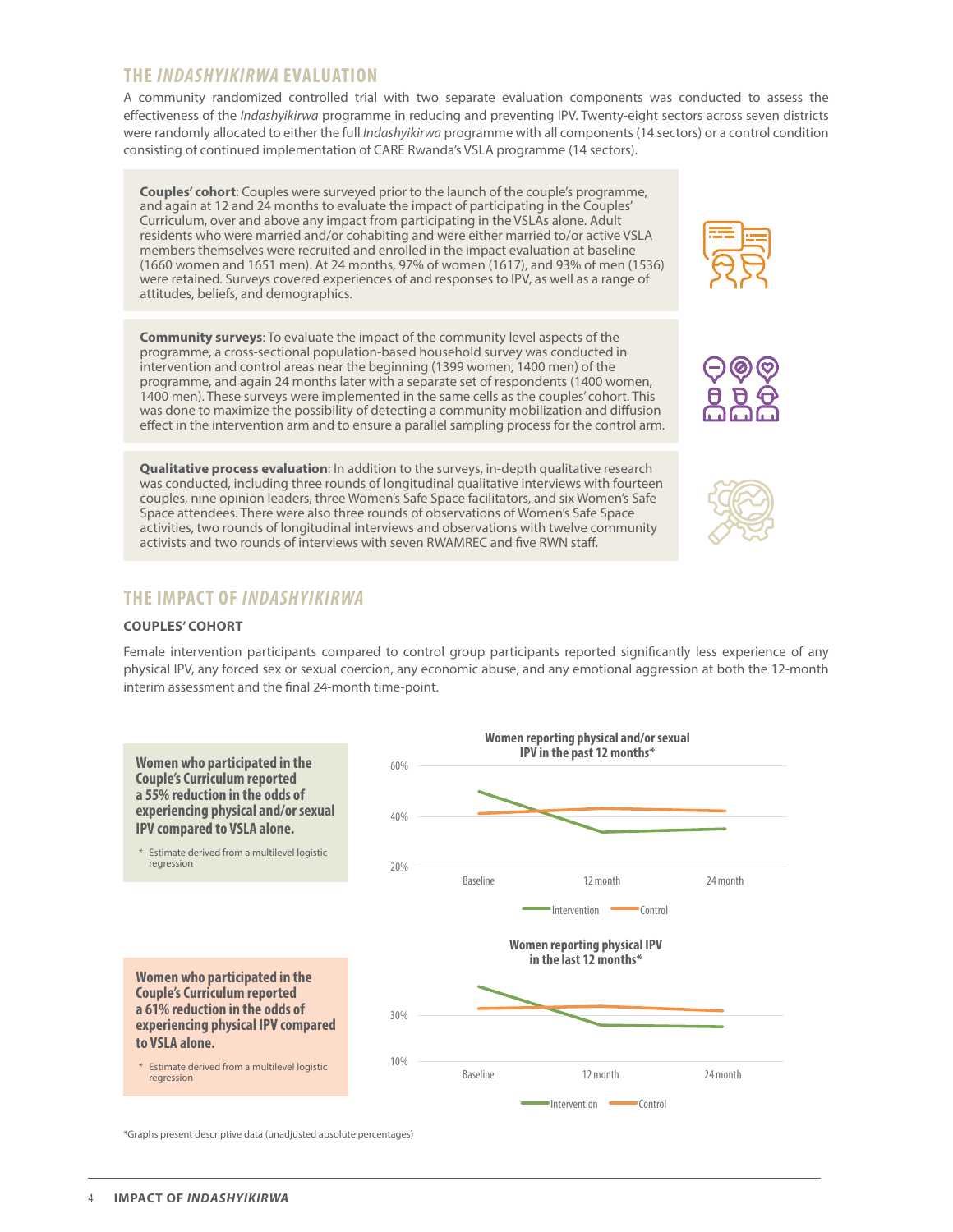

measure that became non-significant by the 24-month final assessment. In contrast, there was a significant impact Among male participants, there was a significant reduction in perpetration of physical IPV at the 12-month interim on the perpetration of forced or coerced sex (sexual IPV) that was sustained at the 24-month final assessment. in perpetration of physical IPV at the 12-month in



At 24 months, women in *Indashyikirwa*, compared to women in the control group, reported a 69% reduction in odds of experiencing economic abuse. While there was no diference in perpetration economic abuse reported by men, the qualitative data strongly refected the women's accounts of reduced economic abuse. Women consistently said that this was one of the benefts from the programme that they valued most.

Both women and men from the intervention groups reported improved relationship quality, better communication, and improved confict management skills. Both female and male intervention participants, relative to the control group, reported signifcant reductions in the number of reasons endorsed to justify wife-beating.

Women and men who participated in the Couples' Curriculum also reported improvements in their mental health, with signifcant reductions in depression symptoms at both time-points compared to participants in the control group. Couples' training participants compared to control participants were also more likely to report being in 'good' or 'excellent' health.

Couples' programme participants with children in the home reduced their endorsement of physical discipline in raising children compared to the control arm, and also reported a signifcantly reduced frequency versus control of smacking or beating children in the home.

All benefts of *Indashyikirwa* were present at both 12-month interim and 24-month fnal assessments.



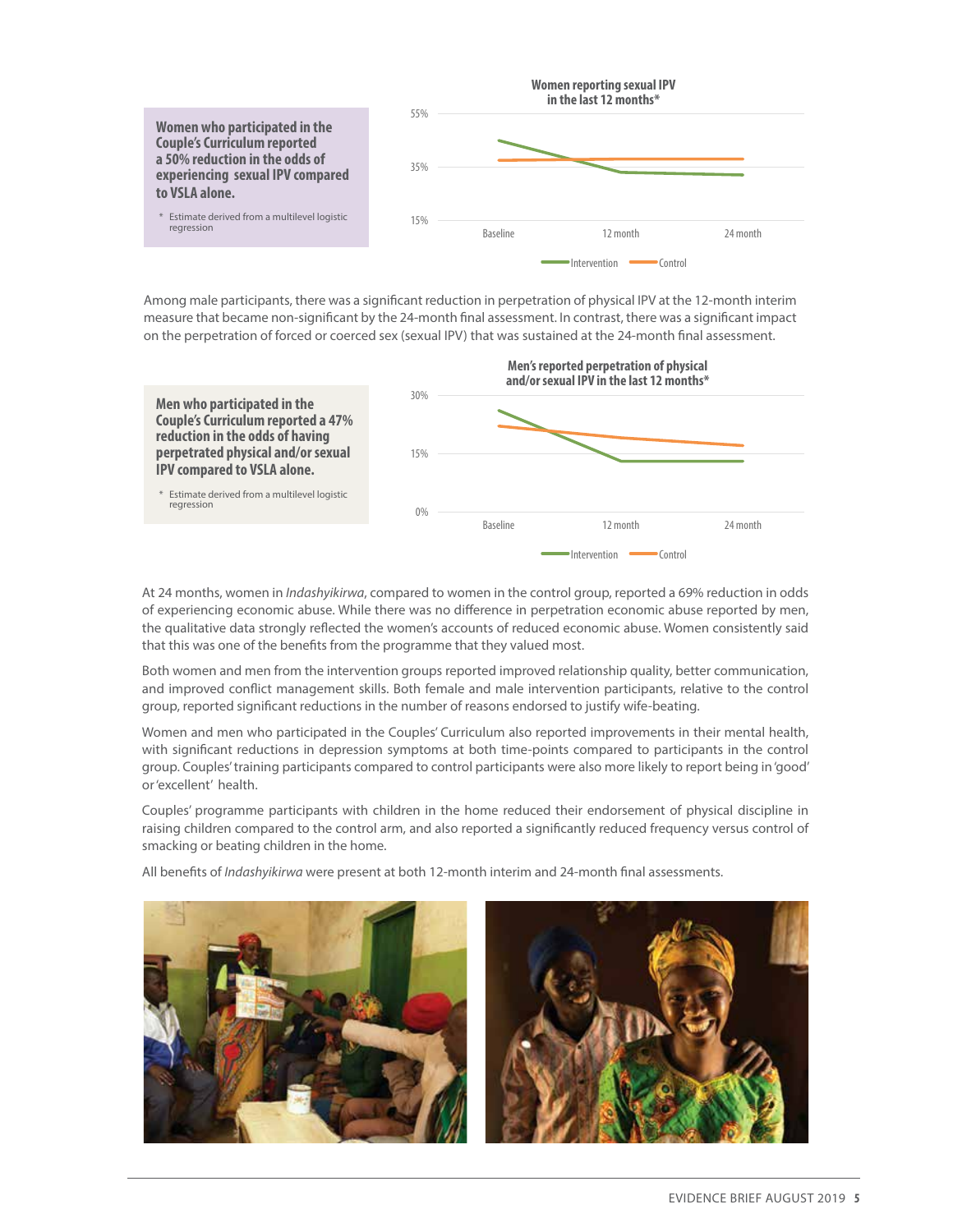#### **COMMUNITY-BASED ACTIVISM AND PROGRAMMING**

There was no diference in the prevalence of IPV between communities that received activist and community-level activities and those that did not, whether reported by women or by men. Similarly, the community surveys were unable to observe diferences in intervention versus control communities on acceptability of wife-beating, actions to support victims, sources of information on IPV, or help-seeking strategies among women recently experiencing IPV. This means that overall, the impact evaluation was unable to detect statistically significant effects on either levels of violence, or changes in social norms in the broader population of the villages where *Indashyikirwa* was implemented.

However, community-level changes were reported qualitatively by activists, Opinion Leaders and Women's Safe Space facilitators, including more gender-equitable social norms, reduced IPV, and more empowering responses to IPV survivors; this suggests a trajectory of positive change in communities where *Indashyikirwa* operated. Moreover, the Women's Safe Spaces developed an excellent reputation in communities, with 93% of women and 96% of men reporting that they were aware of the service and were willing to recommend it to others. The majority of participants who attended activities or sought services at the women's spaces did so more than once.

While there was no evidence of a statistically significant intervention effect at the community level, the qualitative process evaluation highlights the importance of allowing sufficient time for activism activities, including careful adaptation of evidence-based programming to ensure cultural appropriateness and fdelity. *Indashyikirwa* had less than 18 months of activism whereas the *SASA!* model suggests at least three to fve years of activist activities are needed to shift norms and efect behaviour change at a population level.

It took signifcant efort to adapt *SASA!* activism materials to refect the Rwandan context and theory of change, which delayed the roll-out of activist activities. Activism took place in more formalized spaces, often with larger, repeated groups, to ensure safety and access. This evolved to more informal activism, including home visits, but may have limited difusion and opportunities for interpersonal communication. Moreover, many of the activism materials emphasizing behaviour changes were only rolled out a few months before the endline evaluation, due to delays in the roll-out of the intervention.

### **IMPLICATIONS**

The *Indashyikirwa* Couples' Curriculum is an innovative and efective tool for preventing and reducing violence in the home: among couples and their children. The opportunity for critical refection and the framework of positive types of power (power within, power to, power with) and negative types of power (power over) helped couples identify multiple forms of IPV and supported couples to work together to prevent and respond to IPV in their communities. Emphasis on skills building (i.e. communication and confict resolution skills), together with opportunities to practice new skills through takehome activities, was crucial for successful behaviour change among couples. This suggests the importance of supporting couples to manage triggers of IPV and build healthy relationships. Couples' programming can be safe and highly benefcial within the context of an enabling environment, highly trained facilitators, in-group dynamics, and with strong referral networks.

The Women's Safe Spaces were highly appreciated and actively used and provided opportunities for IPV prevention, including by improving women's social support and providing women with skills (i.e. confict resolution and income-generating skills). The safe spaces also enhanced both informal and formal responses to IPV and provided a critical referral mechanism as part of a comprehensive programme approach.

Valuable lessons were learned around efective community activism including the importance of allowing

adequate time for adapting, piloting, and implementing activism activities to support community-wide attitude and behaviour changes. Future programmes designed to shift norms and behaviour through community activism should be funded and evaluated over five to seven years to ensure a fair assessment of project impact, and should include a sufficient inception period. Interventions also need to be carefully adapted to the context as activism plays out diferently across diverse settings. This evaluation highlights the importance of mixed methods research, including qualitative process evaluation, to capture the diverse processes of interventions, especially community activism and the complexity of its impact.

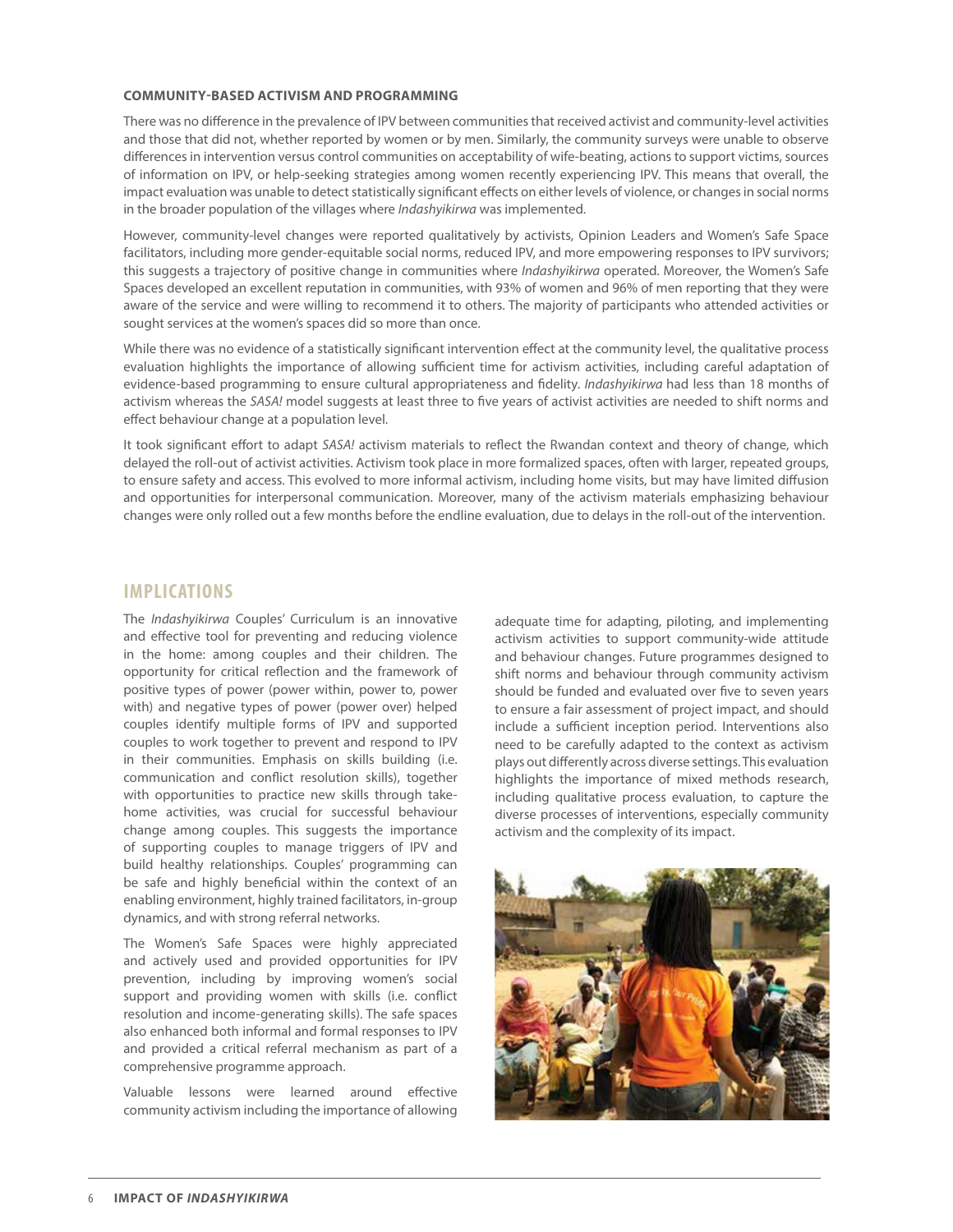## **FURTHER LESSONS FOR IPV PROGRAMMING**

- 1. The importance of *linkages* between programme components. The linkages with Women's Safe Spaces and Opinion Leaders were critical to support the work of activists; the former for referral and the latter to support activists' access to activism venues and enhance their credibility. The quarterly meetings with all stakeholders were valuable for fostering these linkages.
- 2. The integration of *income-generating opportunities* needs to be considered in settings where IPV survivors require economic support. These opportunities encouraged regular attendance of Women's Safe Space attendees. It was also extremely effective to recruit couples to be trained through the VSLA platform.
- 3. The *participatory approach* of the *Indashyikirwa* trainings. It was essential to have facilitators who were able to adapt to the programme's participatory facilitation style, to foster critical thinking and refection, and ensure they were provided with adequate training, support and monitoring to do so.
- *4. Build on the positive*. It was important for the curricula and activism materials to cover the benefts of positive alternatives to IPV. This can be more motivating for behaviour changes rather than solely emphasizing the consequences of violence, which can shame or silence survivors or perpetrators.

#### **REFERENCES**

- 1. Campbell, J. C. (2002). Health consequences of intimate partner violence. *Lancet*, 359(9314), 1331-1336. doi:10.1016/s0140- 6736(02)08336-8
- 2. Swanberg, J., Logan, T. K., & Macke, J. (2005). Intimate partner violence, employment and the workplace: Consequences and future Directions. *Trauma, Violence & Abuse*, 6, 286-312.
- 3. Stern, E., Heise, L., & McLean, L. (2018). The doing and undoing of male household decision-making and economic authority in Rwanda and its implications for gender transformative programming. *Culture, Health & Sexuality*, 20(9), 976-991. doi:10.1080/1369 1058.2017.1404642
- 4. Abramsky, T., Devries, K., Kiss, L., Nakuti, J., Kyegombe, N., Starmann, E., Watts, C. (2014). Findings from the SASA! Study: a cluster randomized controlled trial to assess the impact of a community mobilization intervention to prevent violence against women and reduce HIV risk in Kampala, Uganda. *BMC Medicine*, 12(1), 122. doi:10.1186/s12916-014-0122-5

## **PROGRAMME TEAM**

This evaluation study was conducted by Dr. Kristin Dunkle, Dr. Erin Stern, Dr. Lori Heise, Dr. Lyndsay Mclean, and Dr. Sangeeta Chatterji.

For more information on the contents of this brief please contact: Dr. Kristin Dunkle, kristin.dunkle@mrc.ac.za

## **ACKNOWLEDGEMENTS**

We wish to acknowledge the programme partners: CARE Rwanda, RWAMREC and RWN.

This research was funded by DFID, via the What Works to Prevent Violence Against Women and Girls Global Programme. The funds were managed by the South African Medical Research Council. This brief draws on the fndings from this original research; however, the views expressed do not necessarily reflect the UK government's official policies.

All photographs: Peter Caton